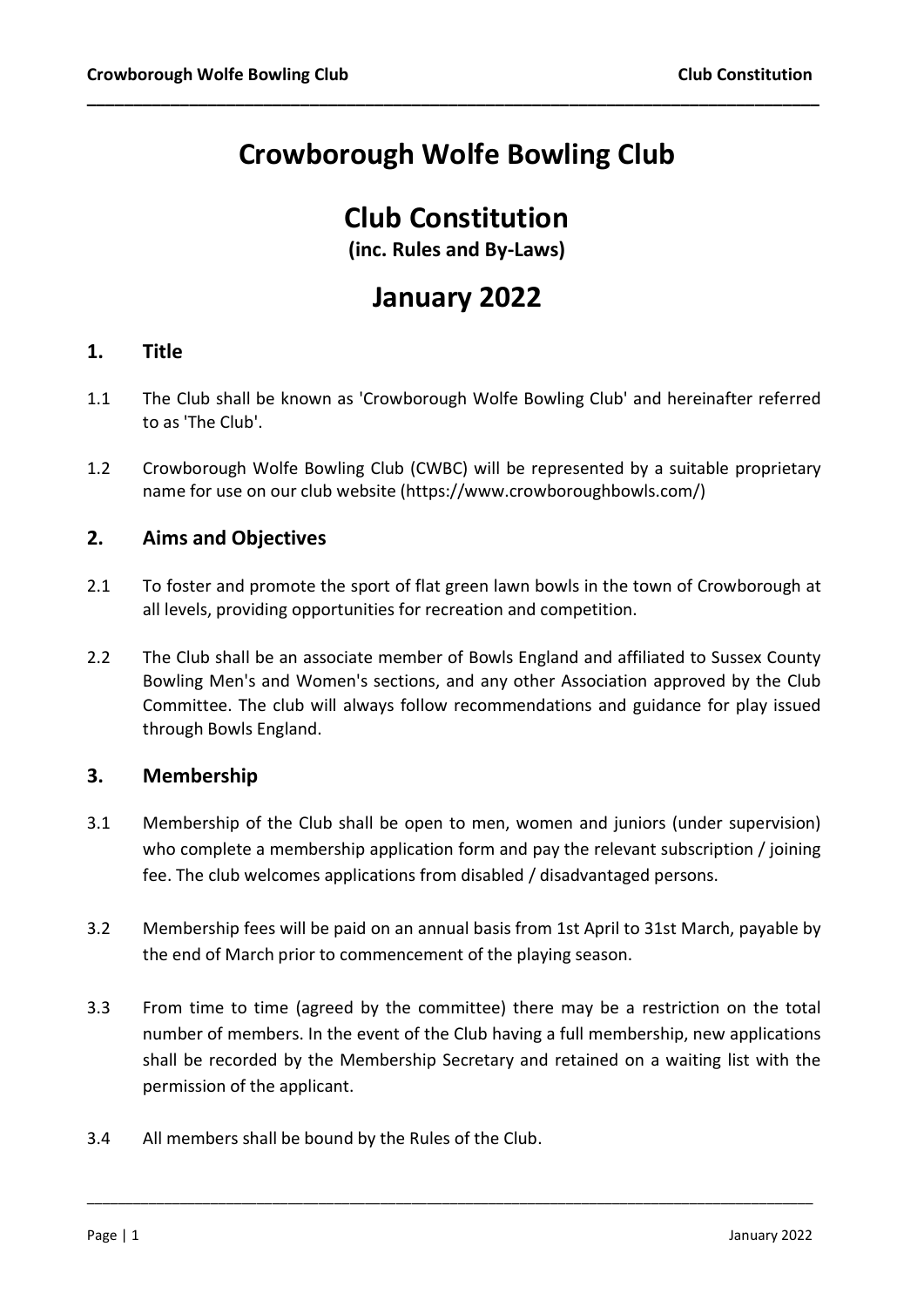- 3.5 There shall be four classes of membership available, these are:
	- Full member
	- Social member
	- Junior member (up to the age of 18 years, or still in full-time education)

\_\_\_\_\_\_\_\_\_\_\_\_\_\_\_\_\_\_\_\_\_\_\_\_\_\_\_\_\_\_\_\_\_\_\_\_\_\_\_\_\_\_\_\_\_\_\_\_\_\_\_\_\_\_\_\_\_\_\_\_\_\_\_\_\_\_\_\_\_\_\_\_\_\_\_\_\_\_\_

- Honorary Life member
- 3.6 Only Full, Junior and Honorary Life members shall have playing and voting rights.
- 3.7 A Social member shall:
	- have no voting rights at any Club Meeting.
	- be able to play on the Green on no more than three occasions in any one season subject to rink space being available, and the payment of a Green Fee set by the Club Committee, for each session played.
	- be invited to play in any Club match, providing no Full Playing Member is available. In this situation they will only pay the normal match fee.
- 3.8 Visitors to the Club will comply with the following criteria:
	- Visitors who are a member of a Club affiliated to Bowls England shall be considered a Temporary member for the duration of their stay
	- Playing visitors who are from a Club which is not affiliated to Bowls England need to sign the visitors book.
	- A non-playing visitor whether from a Bowls England affiliated club, or not must sign the visitors' book.
	- Any rules / provisions issued by Bowls England / Sussex County Bowls will be adhered to

## 4. Officers

- 4.1 All elected members of the Club Committee must be a Full or Honorary Life members.
- 4.2 The following are elected Officers of the Club, and are "core committee" members:
	- Chairperson
	- Secretary
	- Membership Secretary (if different to above)
	- **•** Treasurer
	- Match (Fixtures) Secretary
	- Competitions Secretary
	- Club Captain
	- Ladies Captain
	- Greens (& Clubhouse) Manager (a representative of the green team)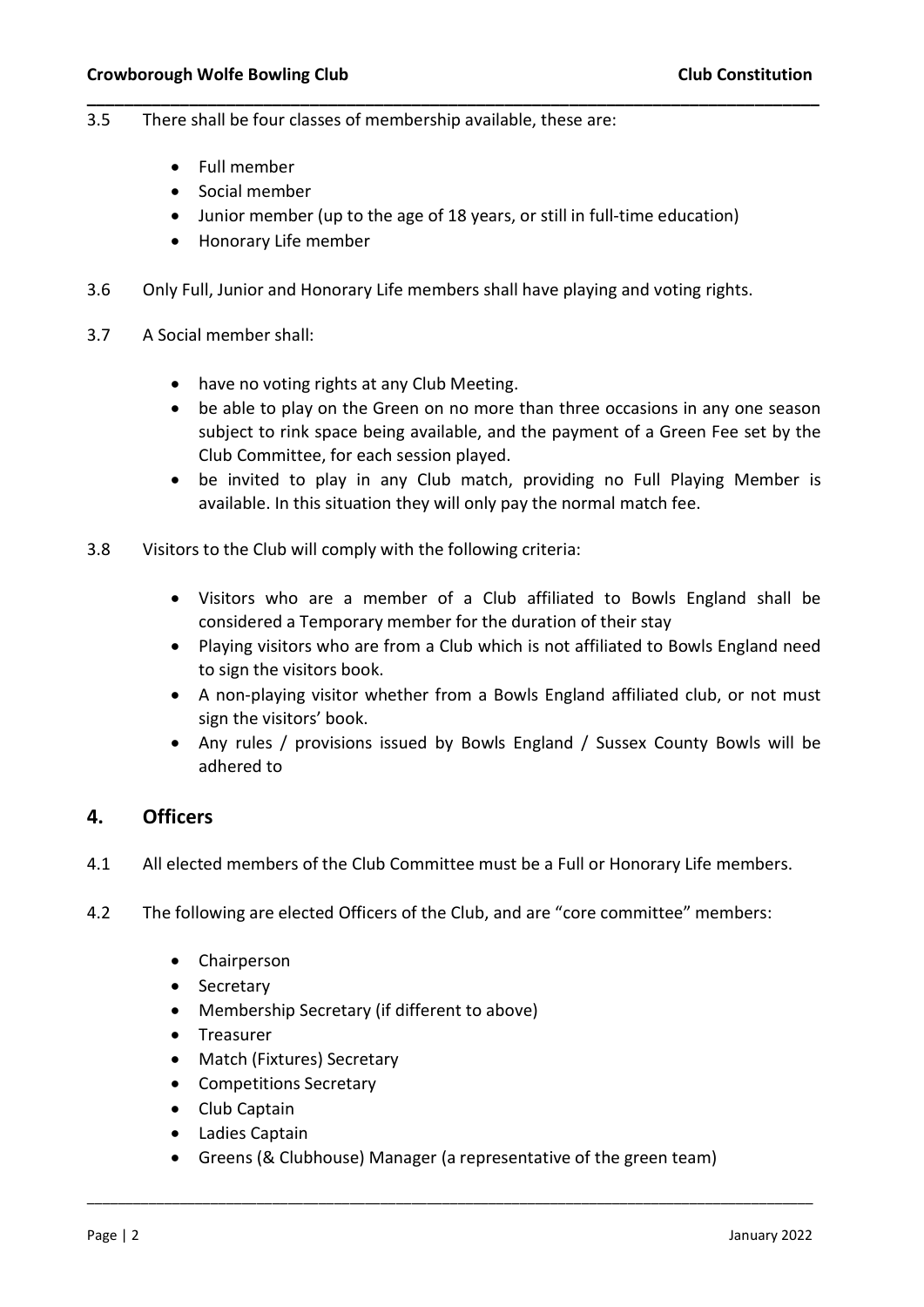4.3 The elected Officers, as described in 4.2 above, are supported by other elected (Full or Honorary) members to the following positions:

\_\_\_\_\_\_\_\_\_\_\_\_\_\_\_\_\_\_\_\_\_\_\_\_\_\_\_\_\_\_\_\_\_\_\_\_\_\_\_\_\_\_\_\_\_\_\_\_\_\_\_\_\_\_\_\_\_\_\_\_\_\_\_\_\_\_\_\_\_\_\_\_\_\_\_\_\_\_\_

- Ethics, Compliance and Safeguarding Officer
- Health and Safety Officer
- Bar Manager
- Sussex County Bowls Men's Section
- Any other league delegates or vice captains

They will become ex officio members of the Club Committee with full voting rights.

- 4.4 The Club Committee have the power to appoint a full playing member to fill any vacancy for a period up to the next Annual General Meeting.
- 4.5 No elected Officer shall hold more than two Offices at any one time.
- 4.6 All Officers shall be elected at the Annual General Meeting of the Club, from, and by, the Members, to serve for one year, for the period from 1st November to 31st October.
- 4.7 All Officers are elected for a period of one year, but may be re-elected to the same office or another office the following year.
- 4.8 The Club Committee shall have the power to:
	- amend the rules of the Club.
	- deal with any breaches of the rules and disciplinary issues in accordance with the procedures defined by Bowls England.

## Ladies Section - Officers

- 4.9 When appointed, the Ladies Section Officers and Committee shall be as follows:
	- 4.9.1 Officers shall consist of Captain (who shall also act as Chairperson), Vice-Captain and Secretary all of whom shall be Female Full Playing Members.
	- 4.9.2 The Ladies' Captain will be a Club Committee position. In the event that the Ladies' Captain cannot attend a Club Committee meeting another member of the Ladies Committee will be nominated to attend.
	- 4.9.3 The Committee should consist of the Officers (as in 4.9.1), plus three other Female Full Playing Members.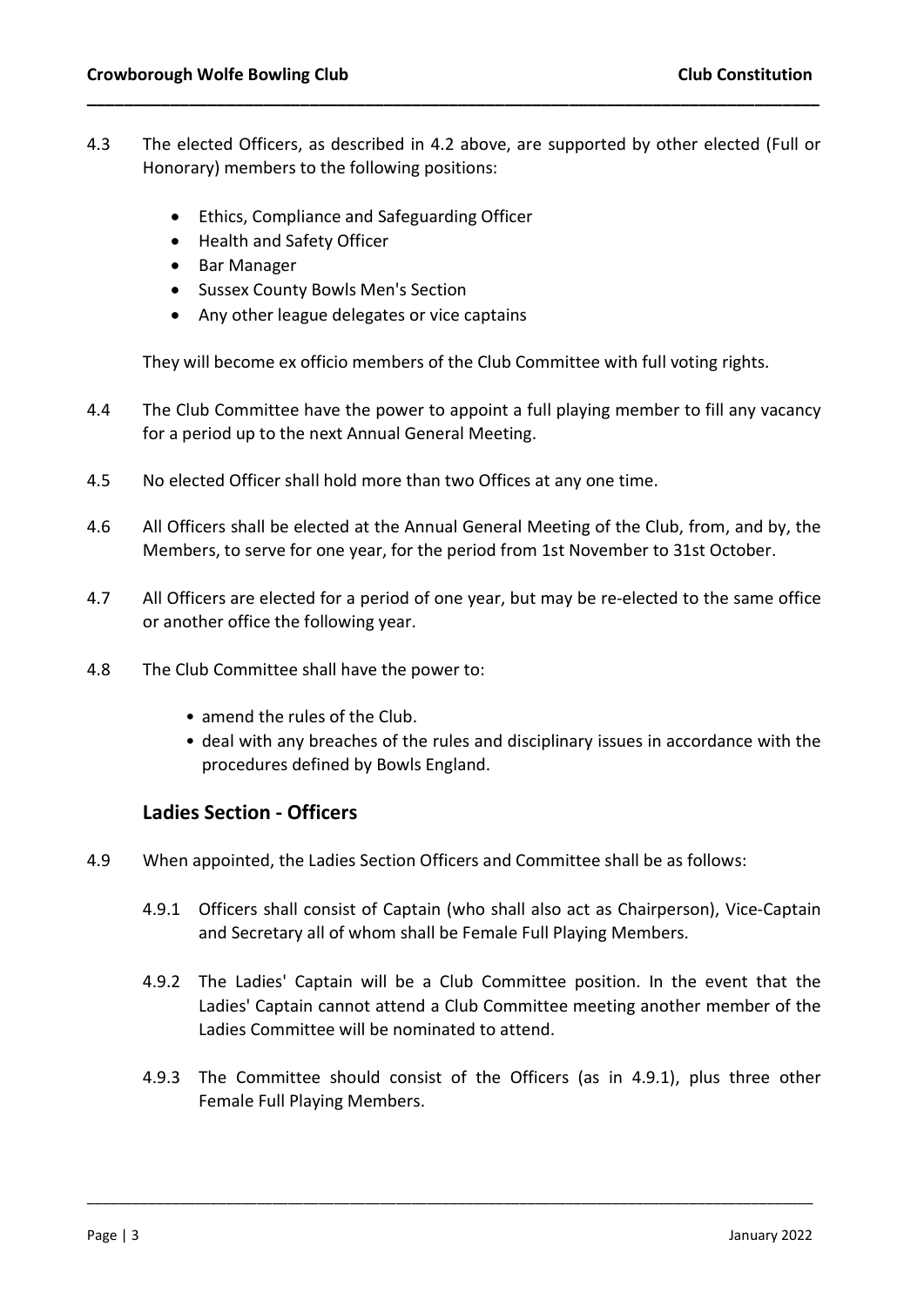4.9.4 The elected members of the Ladies Committee shall appoint a delegate to the Sussex County Bowls Women's Section who will become an ex officio member of the Ladies Committee.

\_\_\_\_\_\_\_\_\_\_\_\_\_\_\_\_\_\_\_\_\_\_\_\_\_\_\_\_\_\_\_\_\_\_\_\_\_\_\_\_\_\_\_\_\_\_\_\_\_\_\_\_\_\_\_\_\_\_\_\_\_\_\_\_\_\_\_\_\_\_\_\_\_\_\_\_\_\_\_

- 4.9.5 In the event of a tie in Ladies Section voting, the Ladies Chairperson shall have a second and casting vote.
- 4.9.6 The Ladies Committee shall ensure that the Ladies' section conforms with the Rules of the S.C.B Women's Section, and refers all matters of the Section Administration to the Club Committee.
- 4.10 All Officers of the Club must satisfy the following regulations as defined in the current Insurance Contract, these being that none of the Officers have incurred any of the conditions identified below. If any Officer has incurred or incurs any of these conditions they should contact our club insurers immediately to establish a course of action to comply with the insurance cover.
	- Been convicted of or charged (but not yet tried) with a criminal offence other than (road traffic) motor offences.
	- Received an official caution for a criminal offence within the last three years other than (road traffic) motoring offences.
	- Been declared bankrupt and/or have been subject to any winding up order, insolvent liquidation or administration or have made and composition or arrangement with creditors.
	- Been a director of Partner of a company which has gone into insolvency, liquidation, receivership or administration.
	- Ever been prosecuted for failure to comply with any Health and Safety or Welfare or Environmental Protection legislation.
	- The subject of recovery action by HM Revenue and Customs.
	- The subject of a County Court or High Court Judgement made against you.
	- In respect of the business which is the subject of the Insurance Contract, or any other business which the Officers of the Club have been involved with, no insurer ever:
	- Declined, cancelled or refused any proposal of insurance.
	- Cancelled or declined to renew any insurance
	- Imposed special terms of conditions.
- 4.11 All serving members of the committee are indemnified in the event of there being any legal action taken against them as individuals as a result of decisions taken at committee level.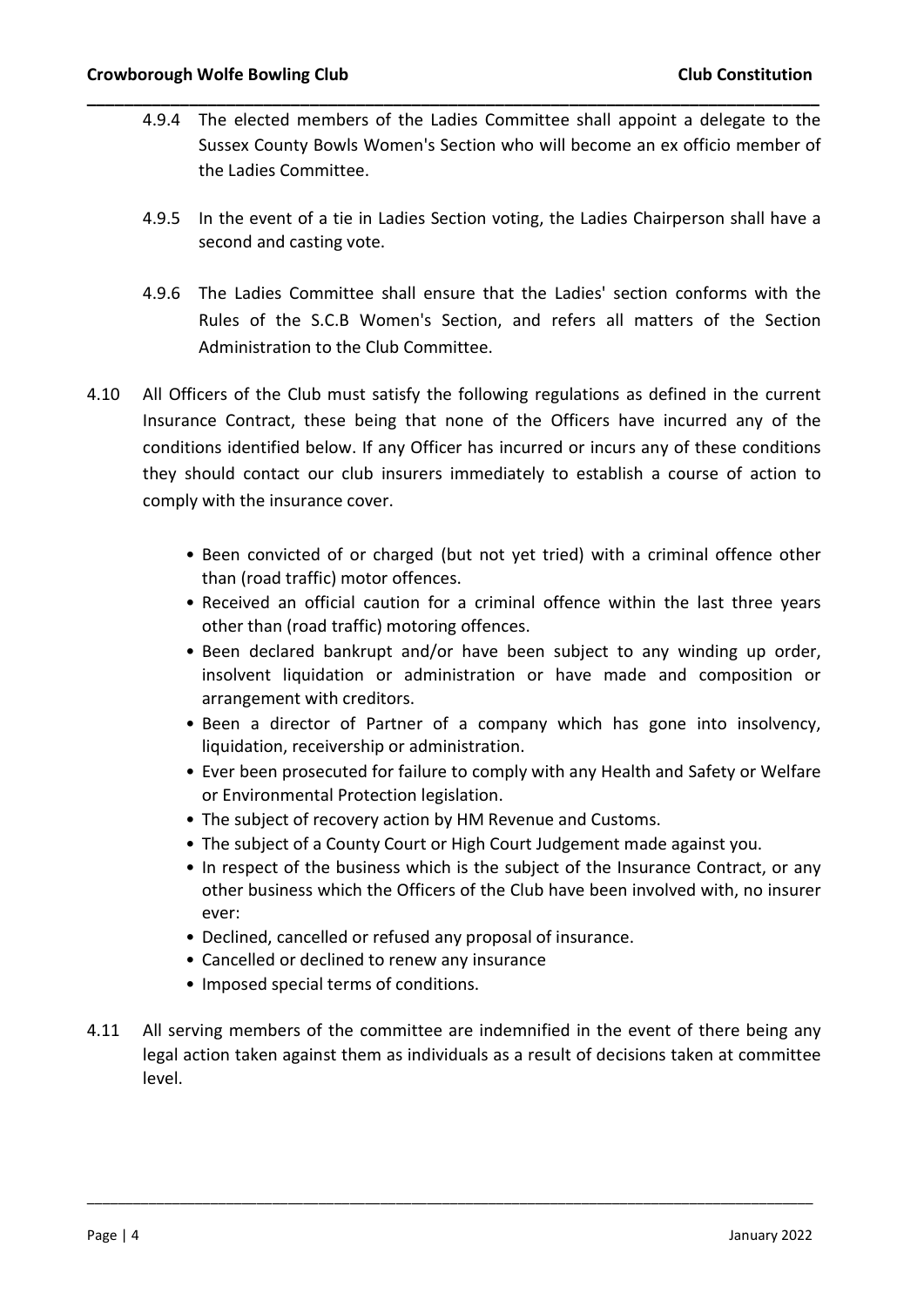## 5. Administration and Management

5.1 The administration of the Club shall be controlled by the Club Committee, including the power to enter into contracts for the proper and efficient management of the Club and premises.

\_\_\_\_\_\_\_\_\_\_\_\_\_\_\_\_\_\_\_\_\_\_\_\_\_\_\_\_\_\_\_\_\_\_\_\_\_\_\_\_\_\_\_\_\_\_\_\_\_\_\_\_\_\_\_\_\_\_\_\_\_\_\_\_\_\_\_\_\_\_\_\_\_\_\_\_\_\_\_

The Club Committee shall meet at agreed intervals and not less than four times per year.

- 5.1.1 The duties of the Club Committee shall be to:
	- control the affairs of the Club, on behalf of the Members.
	- maintain the necessary financial controls and a bank account, with three signatures of which any two officers can authorise payment.
	- ensure that the financial accounts are audited prior to the Annual General Meeting.
	- appoint, as necessary, Sub-Committees to fulfil the Club's business.
	- determine prior to the Annual General Meeting the annual subscription fee and other charges.
	- define, amend and decide the interpretation of the Rules of the Club
	- nominate any Full member to the position of Honorary Life member in recognition of outstanding services to the Club
	- the Green's Manager will, through consultation with the Club Committee, be given a budget to cover the costs of such items as fertilisers, grass feeds, maintenance of equipment etc.
- 5.2 The Treasurer shall keep accurate financial accounts, for the financial year, running from 1st October to 30th September.
- 5.3 The Bar Manager will provide the Treasurer with the appropriate information to maintain the Bar financial account.
- 5.4 Budgets will be prepared and managed by each elected Officer for the financial year beginning 1st October where appropriate.

## 6. Conduct of the Club Committee Meeting

- 6.1 At least 51% of the elected and appointed Officers must be present at a Club Committee meeting to form a quorum for club transactions and business.
- 6.2 In the absence of the Chairman, those present shall agree a Chairman for the Club Committee meeting.
- 6.3 The committee will make decisions on the basis of a simple majority vote with all Officers present, including the Chairman having the right to vote. In the case of equal votes being cast, the Chairman shall be entitled to a second and casting vote.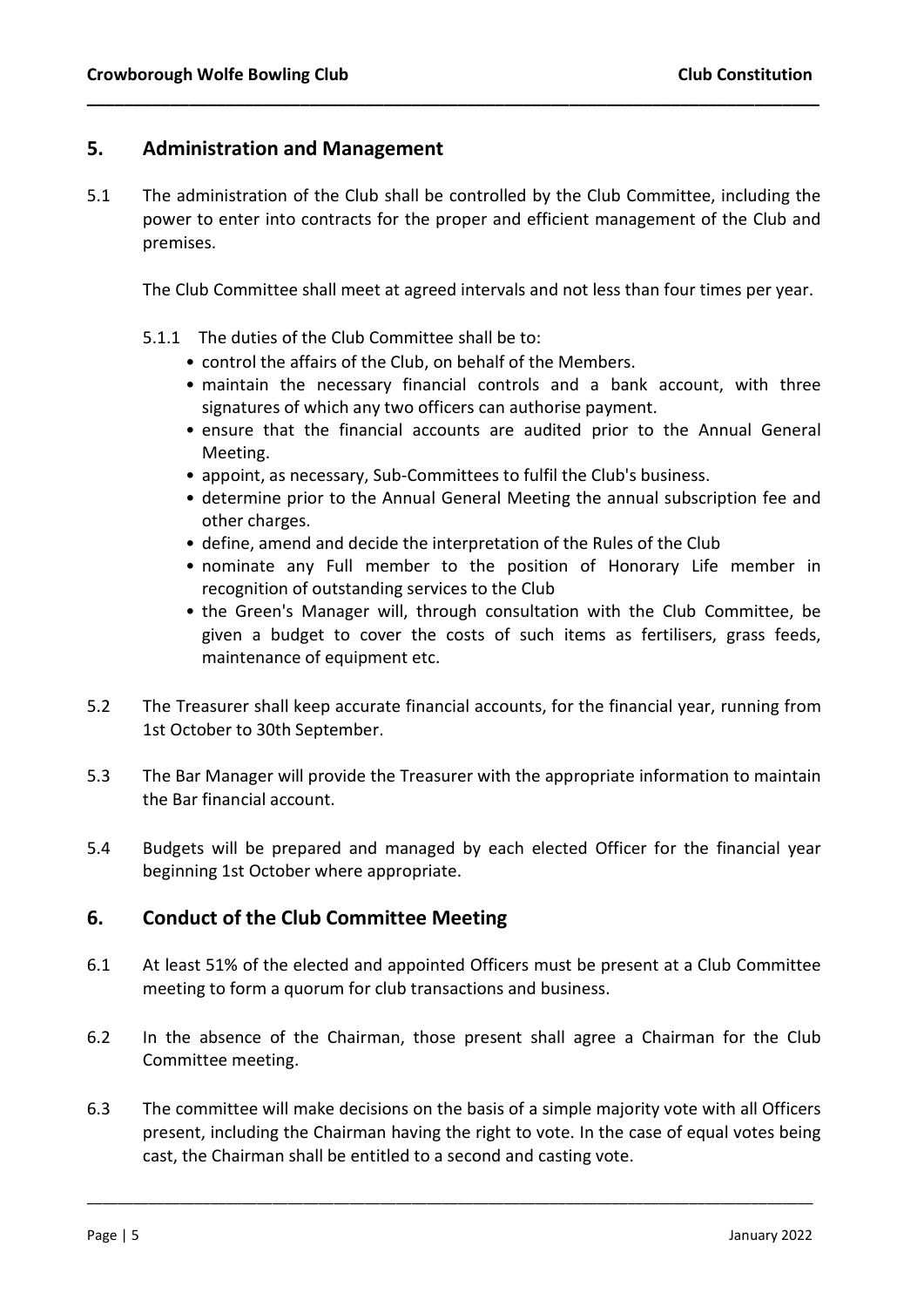If agreed in advance, proposals may be submitted to all committee members for a wider consultation process, with votes accepted in-absentia.

## 7. Election of Club Committee and Ladies Section Officers and Committee **Members**

\_\_\_\_\_\_\_\_\_\_\_\_\_\_\_\_\_\_\_\_\_\_\_\_\_\_\_\_\_\_\_\_\_\_\_\_\_\_\_\_\_\_\_\_\_\_\_\_\_\_\_\_\_\_\_\_\_\_\_\_\_\_\_\_\_\_\_\_\_\_\_\_\_\_\_\_\_\_\_

- 7.1 Ideally, the roles of Club Captain and Ladies' Captain shall not be held by one member for more than three consecutive years. In addition, there must be a gap of at least two years, before that same member may be nominated for a further term. An exception to this condition is where – in the event of no other nomination present and the present incumbent is willing to stand once again (who has served three years continuous service) – they will be allowed to serve a further year providing there are no objections from the Committee.
- 7.2 Nominations (proposed and seconded) are either distributed to members in advance of the AGM or entered on the list displayed in the Bowls Pavilion at least six weeks before the AGM and shall close fourteen days prior to the Club / Ladies Annual General Meeting. No member shall be nominated whose consent to serve has not been obtained.
- 7.3 At the Annual General Meeting, Officers shall be elected by either a group vote or on an individual show of hands / paper ballot where more than one person is standing for a position.
- 7.4 Matters affecting the Ladies' Section:
	- Officers and Committee shall be elected by ballot at the Ladies Annual General Meeting, to be held at least seven, and no more than twenty-one days before the Club Annual General Meeting.
	- only Lady Full Playing Members and Lady Honorary Life Members May vote at this meeting.

## 8. Annual and Extraordinary General Meetings

- 8.1 The Annual General Meeting of the Club shall normally be held in October. Any other general meetings shall be called an Extraordinary General Meeting.
- 8.2 The notice and agenda shall be given in writing to all members at least seven days before the date thereof in the case of an the Annual General Meeting and fourteen days in the case of an Extraordinary General Meeting (with no other business transacted at that meeting).
- 8.3 Full and Honorary Life members only, may vote on any motion or proposition on the Agenda.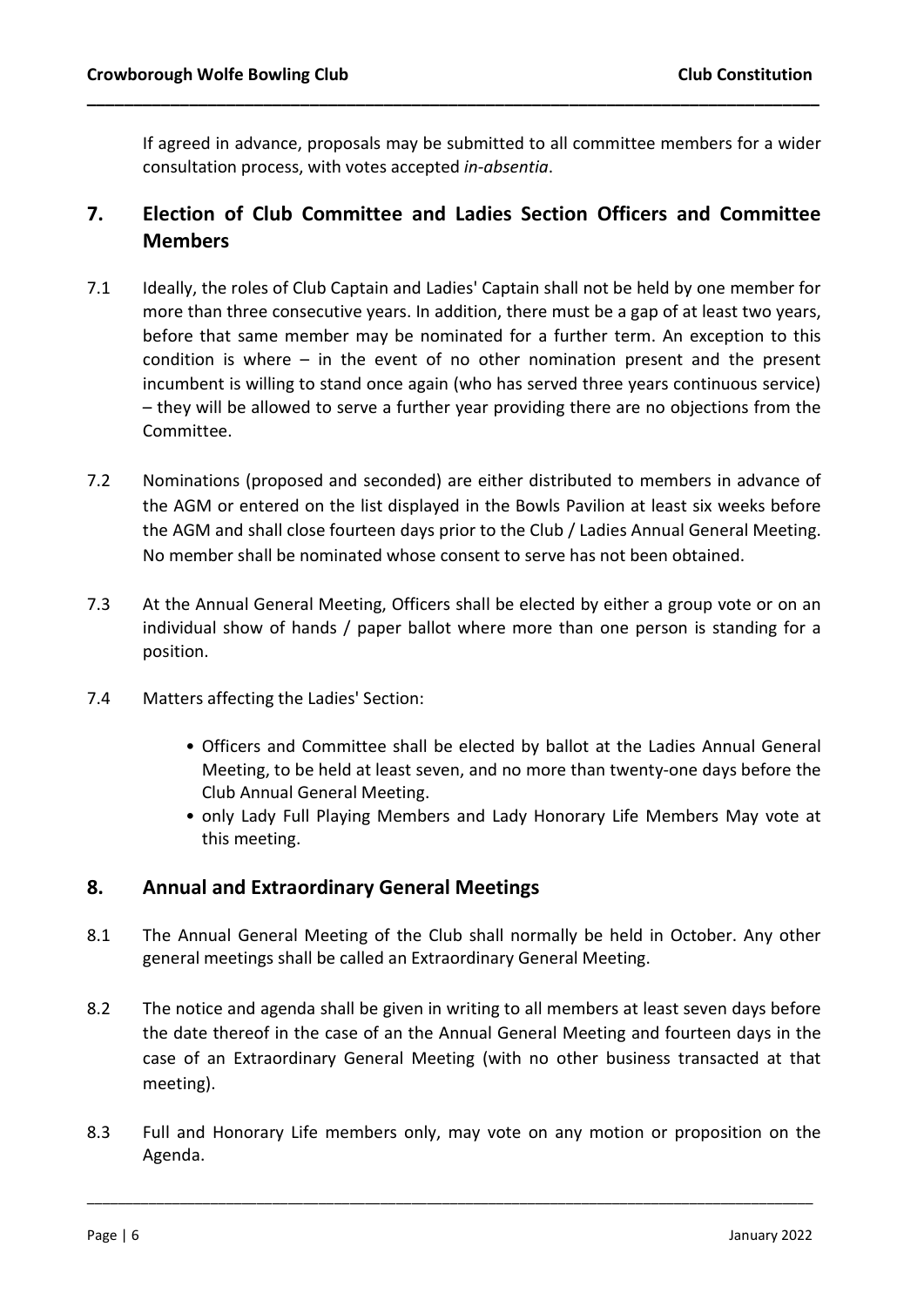Proxy voting is permitted for officer roles, with votes to be submitted in advance of the AGM to the Secretary. General proxy voting for other AGM matters can only be agreed by majority committee approval, and notified to members in advance of the AGM.

\_\_\_\_\_\_\_\_\_\_\_\_\_\_\_\_\_\_\_\_\_\_\_\_\_\_\_\_\_\_\_\_\_\_\_\_\_\_\_\_\_\_\_\_\_\_\_\_\_\_\_\_\_\_\_\_\_\_\_\_\_\_\_\_\_\_\_\_\_\_\_\_\_\_\_\_\_\_\_

8.4 The quorum for meetings is as follows:

| <b>Annual General Meeting</b>        | 30% of the full playing membership |
|--------------------------------------|------------------------------------|
| <b>Extraordinary General Meeting</b> | 40% of the full playing membership |

- 8.5 In the event that a quorum is not present, the meeting shall be reconvened at a time and place to be determined by those present. At the subsequently reconvened meeting, those present shall constitute a quorum.
- 8.6 Any proposals to be tabled at the AGM by members should be presented to the Secretary 28 days prior to the AGM. These will be generally be considered as AOB items.
- 8.7 An Extraordinary General Meeting (EGM) may be convened between the months of May and February by the Club Committee, or on receipt by the Secretary of a request in writing from not less than ten Full Members of the Club. The secretary shall call the EGM within 28 days of receipt of the written request.
- 8.8 At all General Meetings, the Chair will be taken by the Chairperson or, in their absence, by a deputy elected by the Members attending the meeting.
- 8.9 Decisions made at a General Meeting shall be by a majority of votes from those Full Members attending the meeting. In the event of equal votes, the Chairperson shall be entitled to a second and additional casting vote.
- 8.10 Each Full Member shall be entitled to one vote at General Meetings.
- 8.11 The business of the Annual General Meeting shall be to:
	- confirm the minutes of the previous Annual General Meeting and any Extraordinary General Meetings held since the last Annual General Meeting.
	- deal with any matters arising from these minutes.
	- receive the audited accounts for the year from the Treasurer.
	- accept / reject the financial accounts
	- receive the annual reports from the Officers of the Club Committee.
	- discuss any business arising from the Officers reports.
	- discuss and vote on any motions and propositions on the Agenda.

\_\_\_\_\_\_\_\_\_\_\_\_\_\_\_\_\_\_\_\_\_\_\_\_\_\_\_\_\_\_\_\_\_\_\_\_\_\_\_\_\_\_\_\_\_\_\_\_\_\_\_\_\_\_\_\_\_\_\_\_\_\_\_\_\_\_\_\_\_\_\_\_\_\_\_\_\_\_\_\_\_\_\_\_\_\_\_\_\_\_\_\_\_\_

• discuss any items raised by the membership at the meeting, which is not on the Agenda. If appropriate, vote on these items in order to give the Club committee a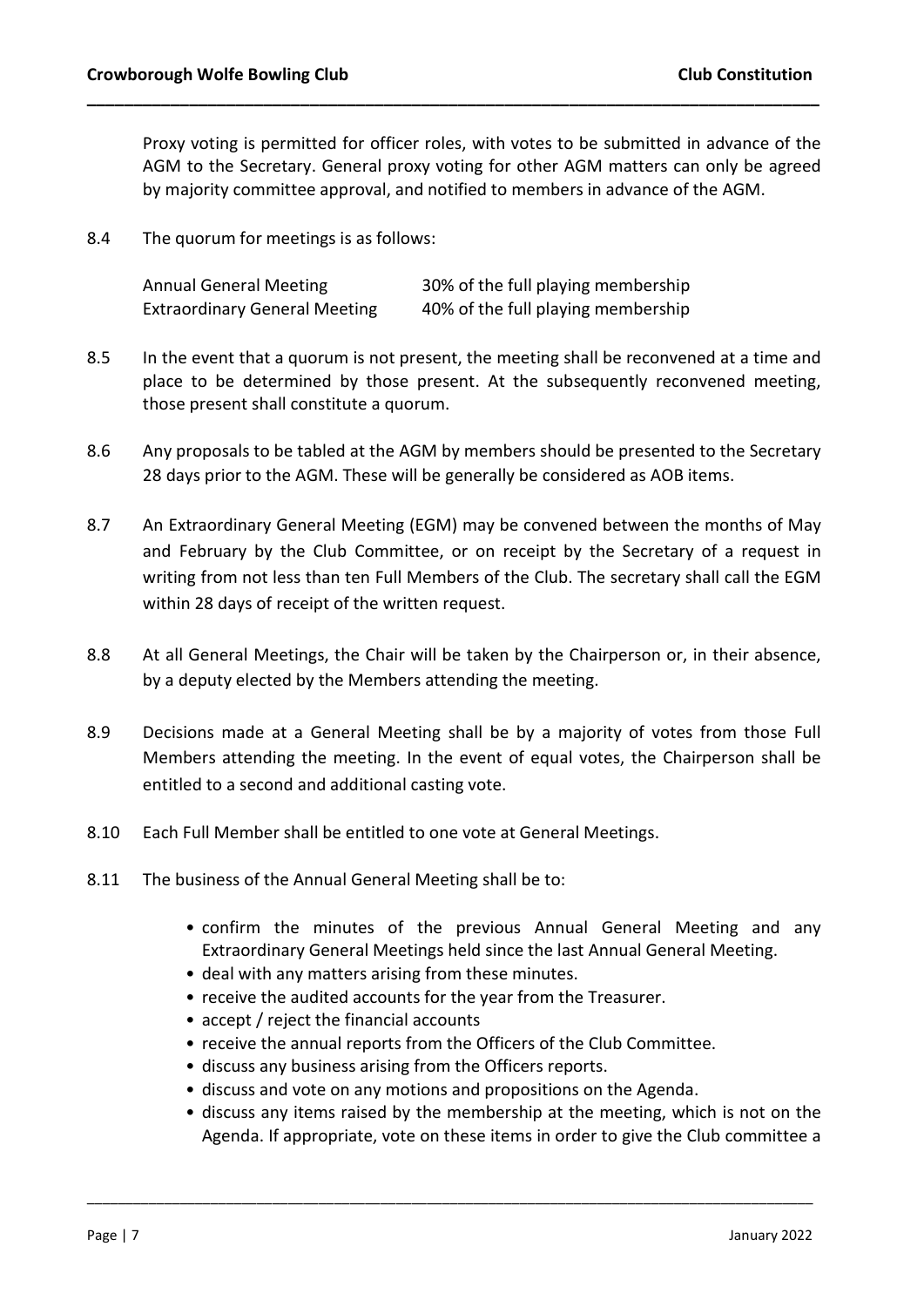consensus of the feelings of the membership. The Club Committee will then discuss and action these matters at the next Committee meeting.

- elect the President of the Club.
- elect the Officers of the Club for the forthcoming year.
- elect the Saturday, Sunday and Wednesday captains, who will substitute for the Club Captain when they are not available.
- elect an accounts examiner.

#### 9. Alterations to the Constitution

9.1 Any proposed alterations to the Club's Constitution may only be considered at an Annual General Meeting or Extraordinary General Meeting convened with the required written notice of the proposal.

\_\_\_\_\_\_\_\_\_\_\_\_\_\_\_\_\_\_\_\_\_\_\_\_\_\_\_\_\_\_\_\_\_\_\_\_\_\_\_\_\_\_\_\_\_\_\_\_\_\_\_\_\_\_\_\_\_\_\_\_\_\_\_\_\_\_\_\_\_\_\_\_\_\_\_\_\_\_\_

- 9.2 Any alteration or amendment must be duly proposed and seconded.
- 9.3 Such alterations shall be passed if supported by not less than two-thirds of those Members present, excluding abstentions, at the meeting and entitled to vote, assuming that a quorum has been achieved.

## 10. Property and Assets

- 10.1 All property and assets of the Club shall be vested in the Officers of the Club as trustees thereof.
- 10.2 It is deemed to be a term of every contract entered into that the funds of the Club alone are liable for any debt, obligations or engagements incurred or entered into, and that no Officer or member of the Club is to be under any personal liability in respect thereof.
- 10.3 Any contracts entered into must be signed by two members of the Club Committee, one of whom must be the Treasurer.
- 10.4 The Club does not accept liability for any loss, or damage to personal property of persons using the Club premises.
- 10.5 No member may commit the Club in any expense, without prior approval of the Club Committee. Any Expense(s) to be incurred must be alerted to the Treasurer:

Non-Green Related - Incidental expenses (non-green related) can be incurred (subject to Treasurer Approval) up to £100.

Green Related - Incidential expenses which are green related up to £100 are permitted without committee approval, subject to appropriate management by the Green Team (or nominees).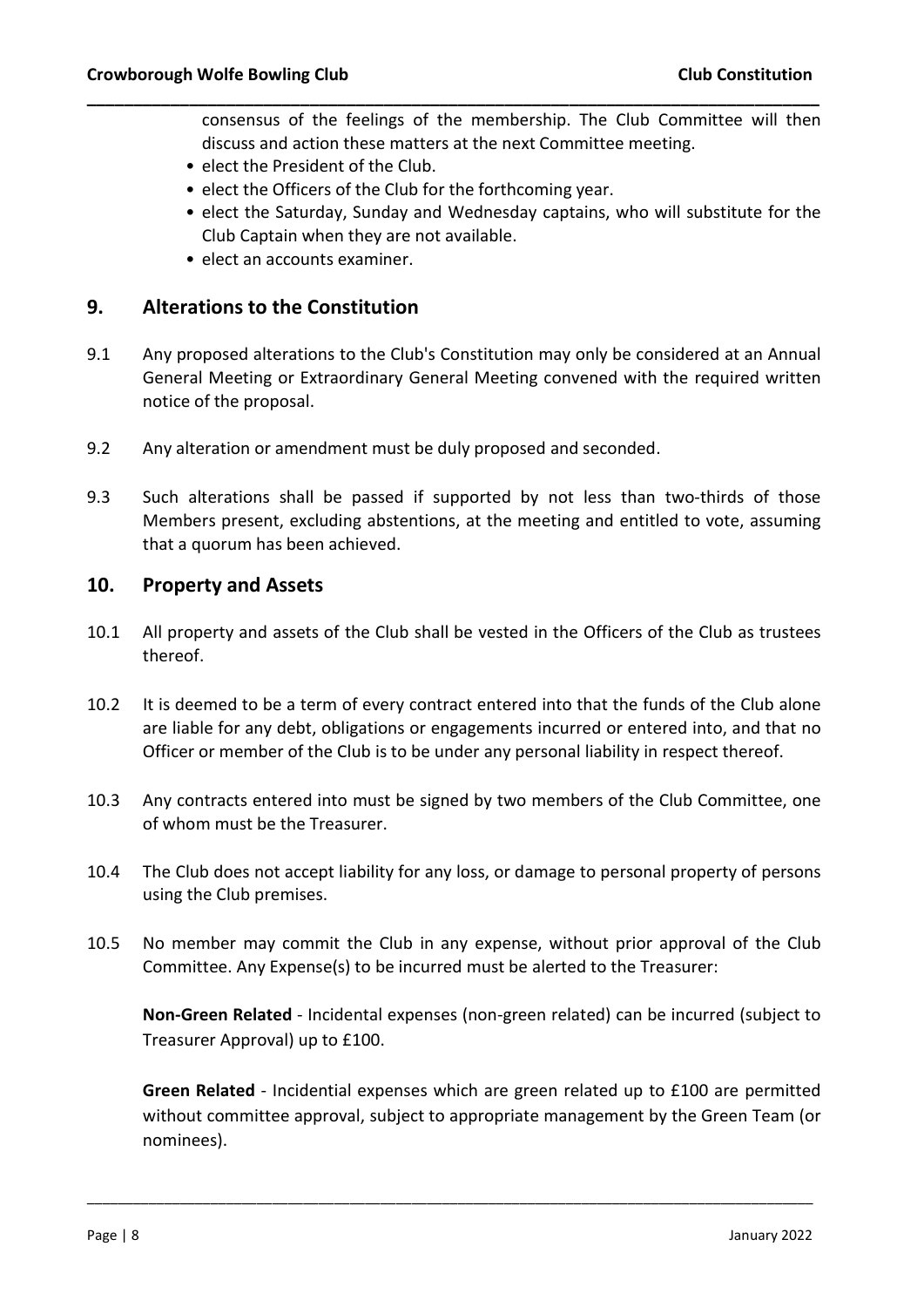Other Expenses - Any expense not falling into the above categories must be approved by the Club Committee. In order to expedite any urgent expenditure requirements, the Treasurer can approve any relevant requests, with notification to the committee via email.

10.6 No member may take away from the Club premises any article belonging to or held by the Club, except on the authority of the Club Committee.

\_\_\_\_\_\_\_\_\_\_\_\_\_\_\_\_\_\_\_\_\_\_\_\_\_\_\_\_\_\_\_\_\_\_\_\_\_\_\_\_\_\_\_\_\_\_\_\_\_\_\_\_\_\_\_\_\_\_\_\_\_\_\_\_\_\_\_\_\_\_\_\_\_\_\_\_\_\_\_

- 10.7 Members will be required to reimburse the Club for any damage caused by them to the Club's premises or articles belonging to the Club.
- 10.8 Where issued, competition finalists will hold Club trophies for one year and will be responsible for their safe keeping and return. In the event of a loss the holder will be required to reimburse the Club for the current value of a replacement trophy including the cost of engraving.

## 11. Indemnity Clauses

11.1 Each member of the Club shall be entitled to be indemnified out of all funds available to the Club which may lawfully be so applied against all costs, expenses and liabilities whatsoever reasonably incurred by such person in the proper execution and discharge of duties undertaken on behalf of the Club arising therefrom, or incurred in good faith in the purported discharge in such duties. Provided that any such member so indemnified has been properly authorised in relation to the duties undertaken on behalf of the Club by the Club Committee.

## 12. Dissolution

- 12.1 If, at any General Meeting of the Club, a resolution be passed, calling for the dissolution of the Club, the Secretary shall immediately convene an Extraordinary General Meeting of the Club, to be held not less than one month thereafter, to discuss and vote on the resolution.
- 12.2 If at that Extraordinary General Meeting, the resolution is carried by at least two-thirds of the Full Playing Members present at the meeting, the Club Committee shall thereupon, or at such date as shall have been specified in the resolution, proceed to realise the assets of the Club, and discharge all debts and liabilities of the Club.
- 12.3 After discharging all debts and liabilities of the Club, the remaining funds shall not be paid or distributed amongst the Full Playing Members of the Club, but shall be given or transferred to some other voluntary organisation, within the Wealden District Council boundary, having objectives similar to those of the Club, or not more than six registered Charities as approved at the Extraordinary General Meeting.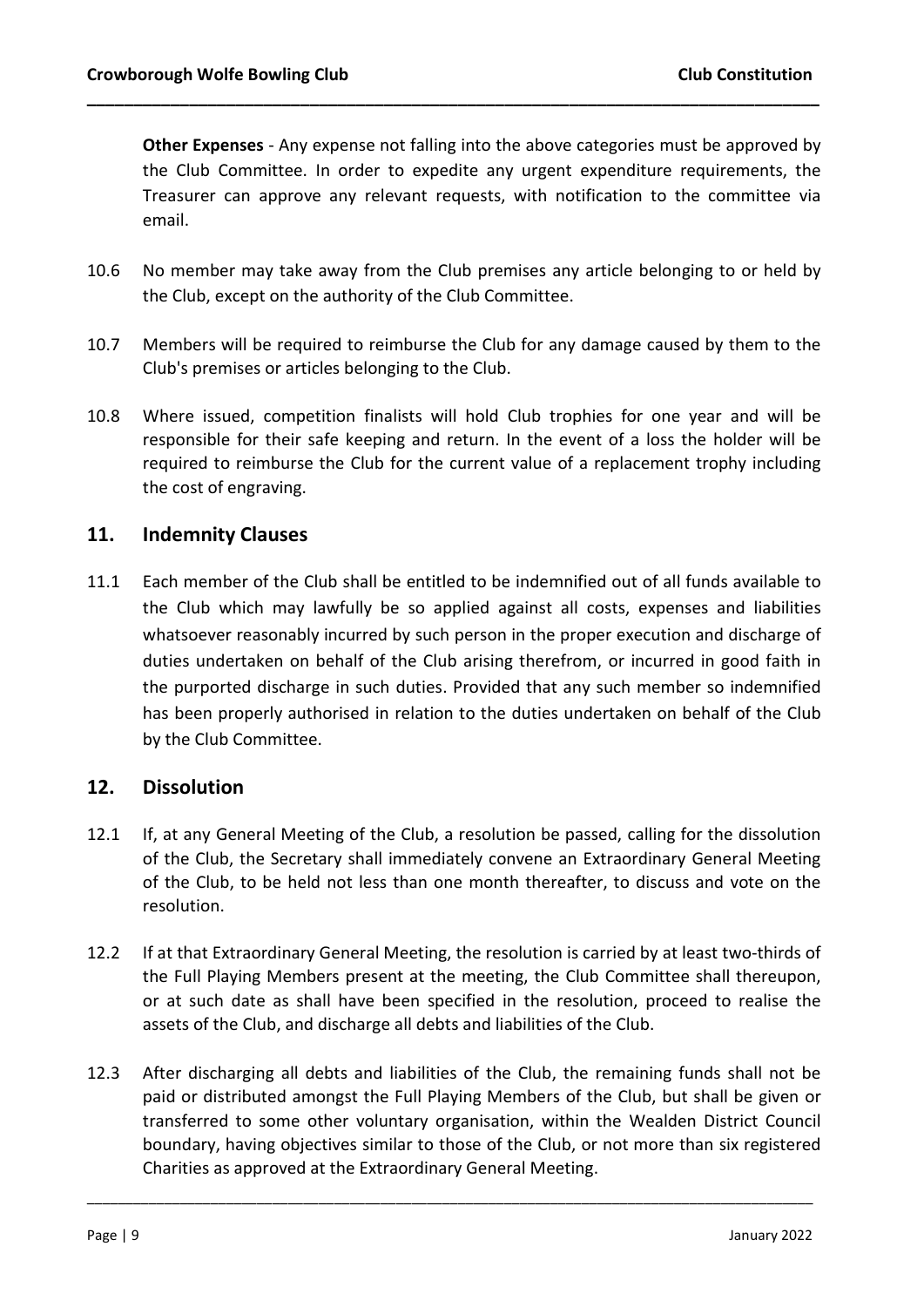## 13. Discipline and Appeals

13.1 All concerns, allegations or reports of poor practice/abuse relating to the welfare of members, those disadvantaged and disabled, children and young people will be recorded and responded to swiftly and appropriately in accordance with the Club's Ethics, Compliance and Safeguarding Policy and procedures (recognised at County and National levels). The Ethics, Compliance and Safeguarding Officer is the lead contact for all members in the event of any concerns.

\_\_\_\_\_\_\_\_\_\_\_\_\_\_\_\_\_\_\_\_\_\_\_\_\_\_\_\_\_\_\_\_\_\_\_\_\_\_\_\_\_\_\_\_\_\_\_\_\_\_\_\_\_\_\_\_\_\_\_\_\_\_\_\_\_\_\_\_\_\_\_\_\_\_\_\_\_\_\_

- 13.2 All complaints regarding the behaviour of members should be presented and submitted in writing to the Secretary and will comply with the clauses defined in Bowls England's Disciplinary Rules and Regulations, dated November 2013, and facilitated through thw CWBC Ethics, Compliance and Safeguarding Policy.
- 13.3 The Committee will meet to hear complaints within fourteen days of a complaint being lodged, and ex-parte to any committee member involved / implicated in the complaint. The committee has the power to take appropriate disciplinary action including the termination of membership.
- 13.4 The outcome of a disciplinary hearing should be notified in writing to the person who lodged the complaint and the member against whom the complaint was made within seven days of the hearing.
- 13.5 There will be the right of appeal to the Club Committee following disciplinary action being announced, following the procedures as defined by Bowls England and in line with our Ethics, Compliance and Safeguarding procedures. The committee should consider the appeal within fourteen days of the Secretary receiving the appeal.

## 14. Lease between Crowborough Town Council and the Club

14.1 The club will abide by the covenants of the lease between the Club and Crowborough Town Council.

## 15. Health and Safety

- 15.1 The CWBC Health and Safety Policy (together with any associated risk assessments) govern our approach to Health and Dafety matters.
- 15.2 Any and all accidents and incidents causing injury that occur on the property of the Club must be reported in the Accident Book located with to the First Aid Box. Completed forms must be then provided to the Secretary for safe keeping with in the club document storage box, and destroyed after 366 days of completion.